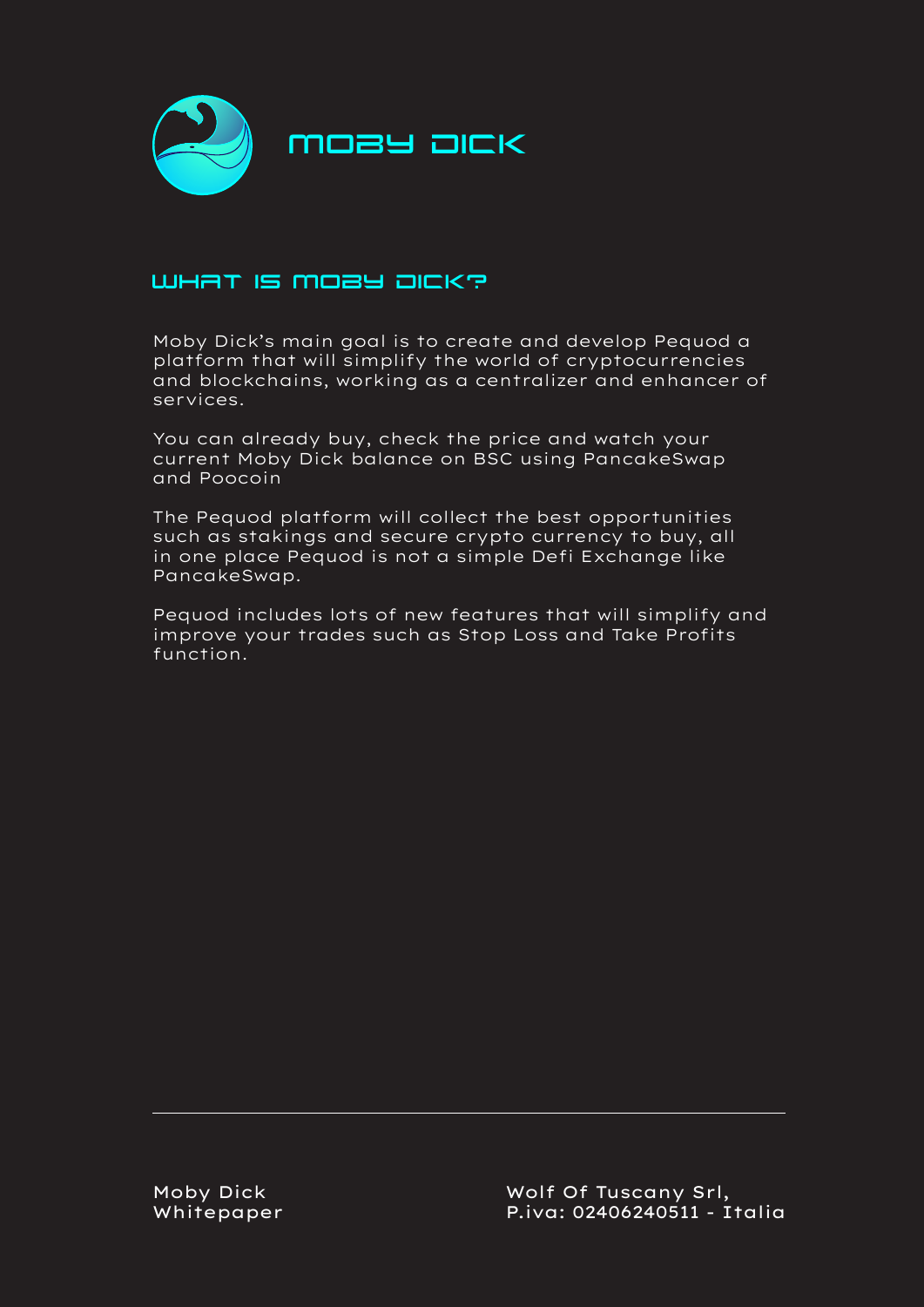#### Our goals

The world of cryptocurrencies and blockchain is booming. One of the most active Blockchains at the moment is the Binance Smart Chain, where different services, such as Binance, Crypto.com, BiFi, Pancakeswap, give users multiple possibilities.

These services and possibilities, however, are very complicated and have a very high learning curve. Moreover, to deal with them it is necessary to use various systems and applications, which each has its own set of challenges.

In a nutshell, to interact with the world of cryptocurrencies and blockchains you need toknow how to deal with a complex system.

Our goal is to simplify this complexity, giving a single access point, which acts as a centralizer of all these services\the Moby Dick Platform or Pequod.

The platform will be managed through WOT, the Mobydick Token.

The advantage?

The fees will be significantly reduced compared to those you currently pay on other platforms.

Pequod will collect in the same place the best opportunities that other services have (such asthe best staking APY and most secure crypto currencies to trade)

The main goal of Moby Dick is to create a platform who will simplify and improve trading system, proposing to our users the best opportunities on the BSC Network. The Moby Dick Project and all the services are managed by the "Wolf Of Tuscany Srl" company.

Moby Dick Whitepaper Wolf Of Tuscany Srl, P.iva: 02406240511 - Italia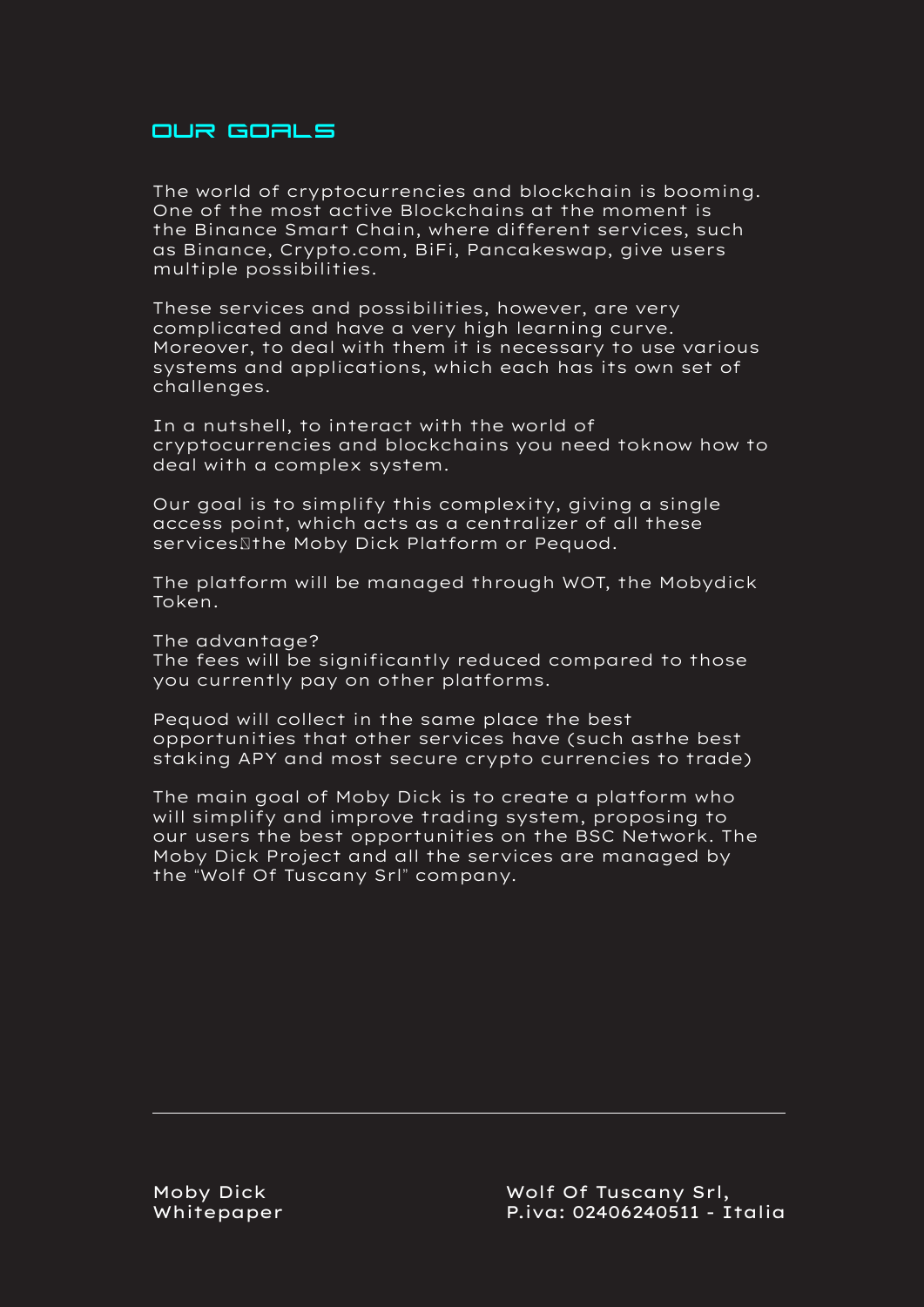### WHAT IS PEQUOD

Pequod is the first Moby Dick platform project. Through Moby Dick you will be able to access the services of the FT Platform (Fungible Token Platform). This platform will simplify the exchange of FT on

Pancakeswap.

Pequod will allow you to exchange your Moby Dick Tokens for FT on the Binance Smart Chain through an integration with Pancakeswap and is going to propose to you the best and more profitable tokens to buy and stake.

Many other features will allow you to have more control over all your operations. For example the most useful function to use is the Stop Loss and Take profit for every token you have in your wallet.

Furthermore, the platform will allow other coins to integrate in order to provide innovative control and feedback mechanisms.

# Moby Dick Token

Access to all the services described in the Project as well as its operation will require a token.

That's why we thought about creating our own token $\mathbb S$ the Moby Dick Token. (WOT)

The Moby Dick Tokens will be used, first of all, to access Pequod, the Moby Dick Platform, in terms of both operation and monthly subscription.

The related advantages are: using Moby Dick Tokens allows Pequod to not bind to the Binance Smart Chain, but it will be able, in the future, to integrate services from others Blockchains, such as Ethereum, Cardano, Tron, Polygon, Polkastar, Ripple.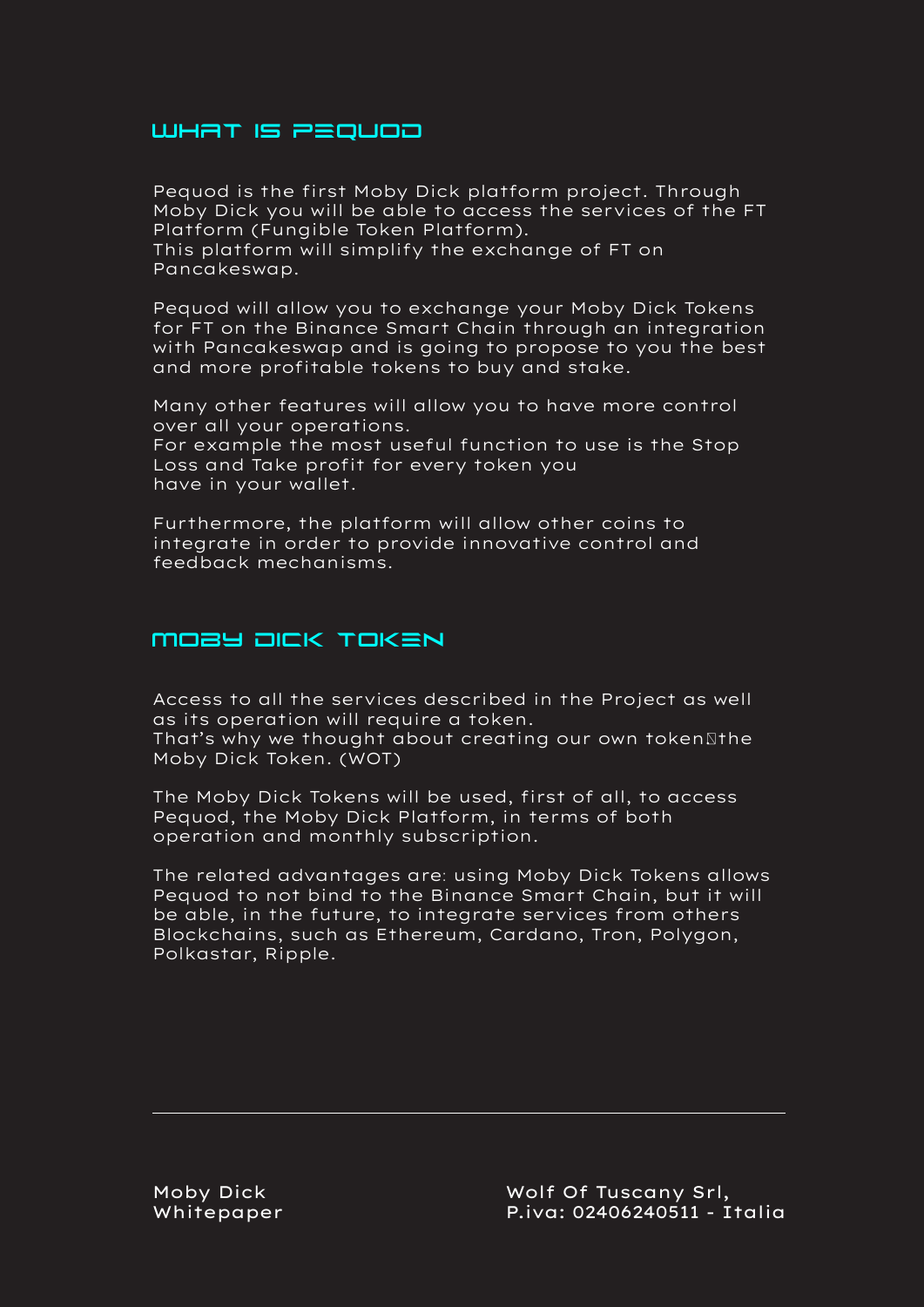## Tokenomics

The initial distribution of Moby Dick Token will be in the form of an <sup>b</sup>Initial Coin Offering (ICO) through Presale on the websiteNwww.mobydicktoken.net

Then the Moby Dick Tokens will be listed on the exchanges indicated on the Road Map.

Users will be able to obtain Moby Dick Tokens exclusively exchanging it for BNB (IEO), which will then be divided as follows:

- 30% of the obtained BNB will be added to Pancakeswap to allow users to exit from the project in advance;
- ◆ 60% of the obtained BNB will be managed by the Moby Dick team and made available for exchanges or/and services;
- ◆ 10% will go to support our project.

The Initial Supply of Moby Dick Token (WOT) will be used on the following ways:

- Presale;
- Listing on Pancakeswap;
- $\checkmark$  Sponsorships:

The Moby Dick Tokens left will stay unused and none of the Moby Dick Token of the Main Wallet of the society will be transferred by the Moby Dick Team.

When and if the project will interact with other blockchains, in order to support further services, the total supply of Moby Dick Token (WOT) will be divided on the various blockchain, to allow the interactions of Pequod - Moby Dick Platform on all blockchains.

The Moby Dick token (WOT) was designed to disengage from the blockchain and the use of Moby Dick Token is exclusively intended for the services presented in this White Paper.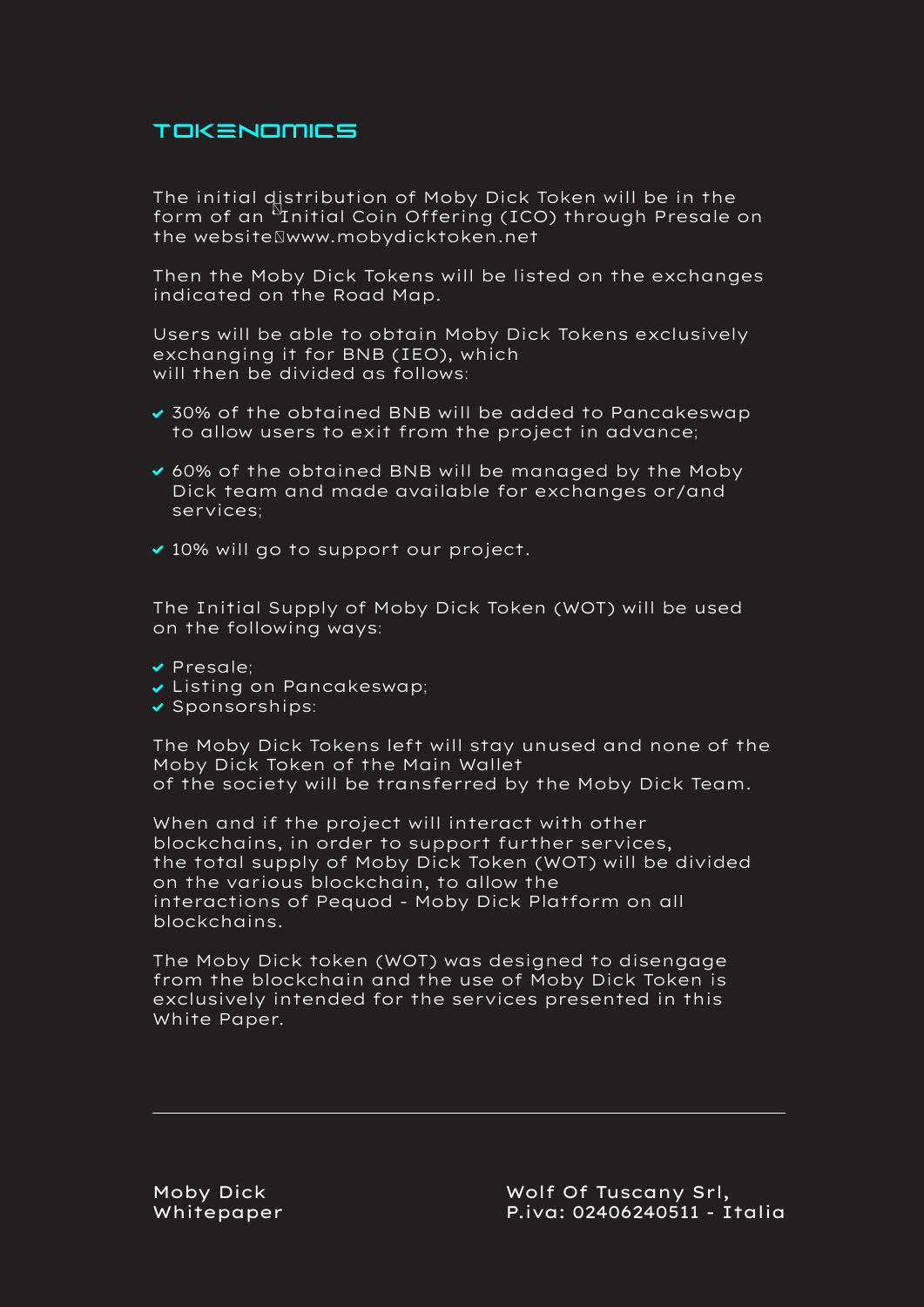Moby Dick Token is not created to guarantee, promise, or even just give the recipient the expectation of a return of any kind, especially of a financial nature.

However we believe so much in our project that we thought of a system that prevents financial speculation on our token, possibly carried out by anyone who obtains it and in particular by the Pump & Dump groups, active on the BSC.

Total offer: 10.000.000.000.000 Previous Burns $\Pi.000.000.000.000$ Expected Burns\6.000.000.000.000

Circulating Supply after Burns\3.000.000.000.000

11% Transaction tax: - 2% PancakeSwap Fee - 6% Moby Dick platform development 3% Left Available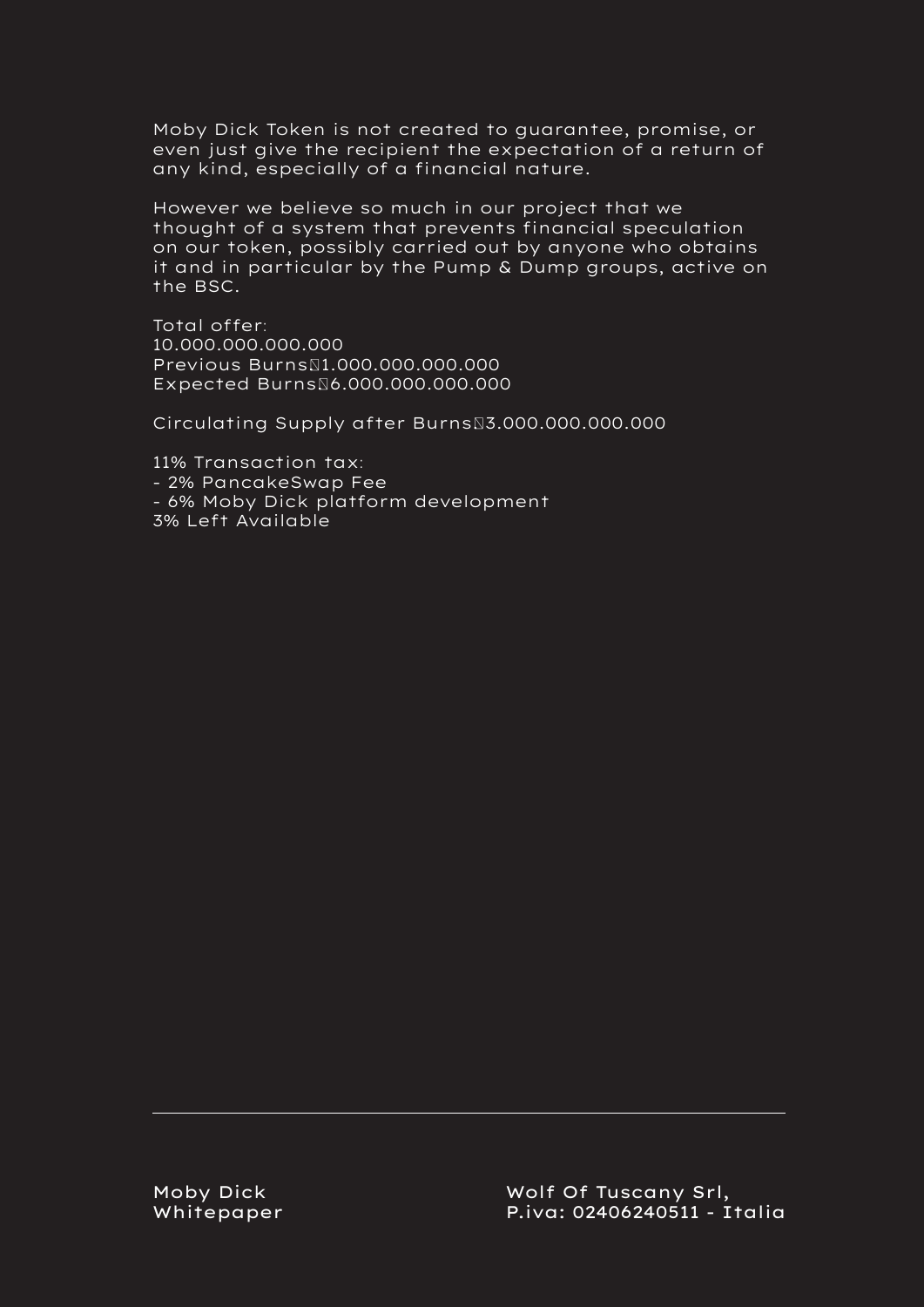## ROAD MAP





- O NFT Artist Scouting & Collaborations
- Direct connection from Pequod to DAOs
- Improvements
- Expansion of Moby Dick services
- Expanding Team
- O Trading Academy
- Launch MobyDick Merchadising Store
- Expanding influencer Partnership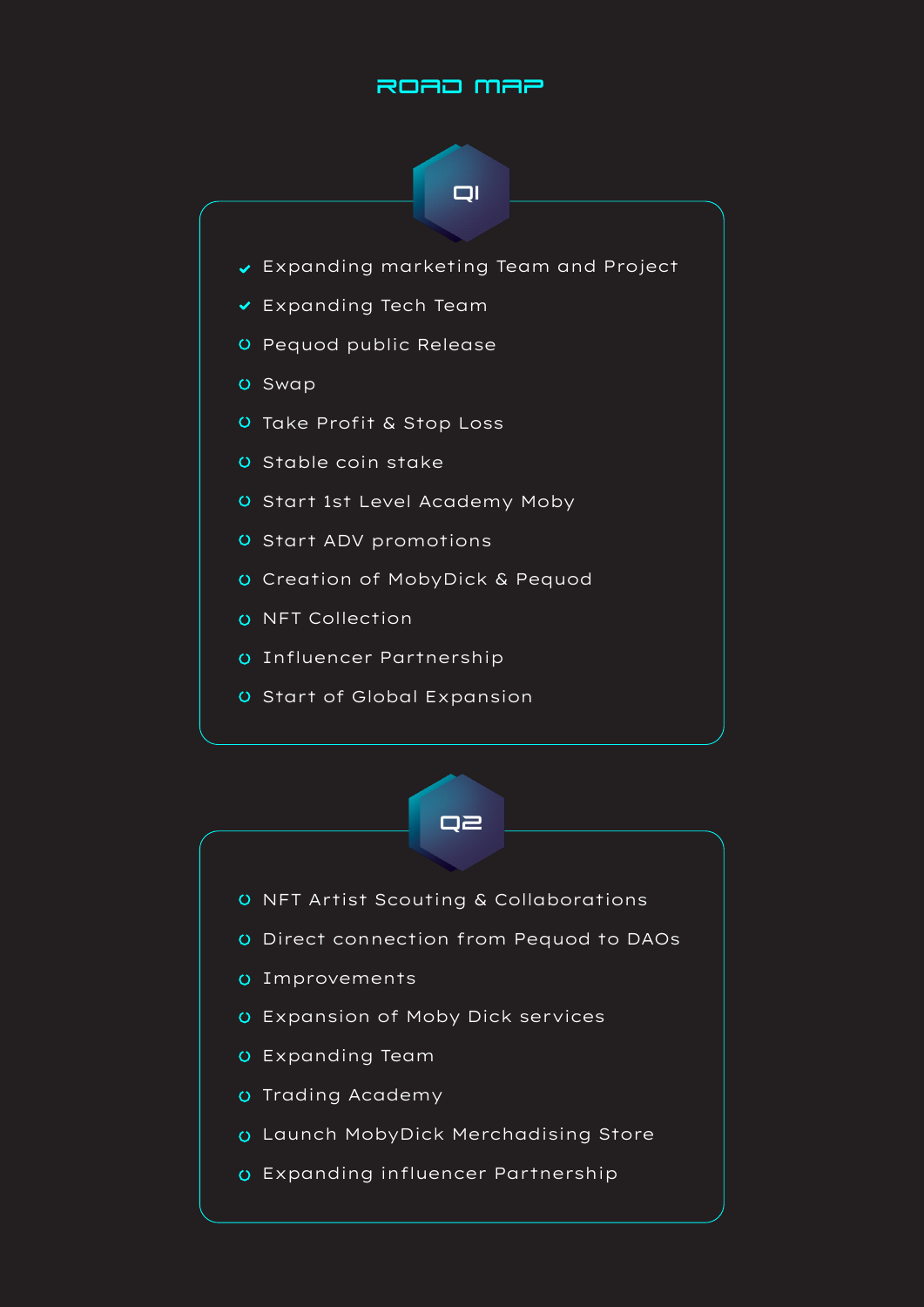



As always, roadmaps are subject to change and may be re-prioritized. However, this is a good reflection of the core initiatives that Wolf of Tuscany will drive throughout 2022.

Moby Dick Whitepaper Wolf Of Tuscany Srl, P.iva: 02406240511 - Italia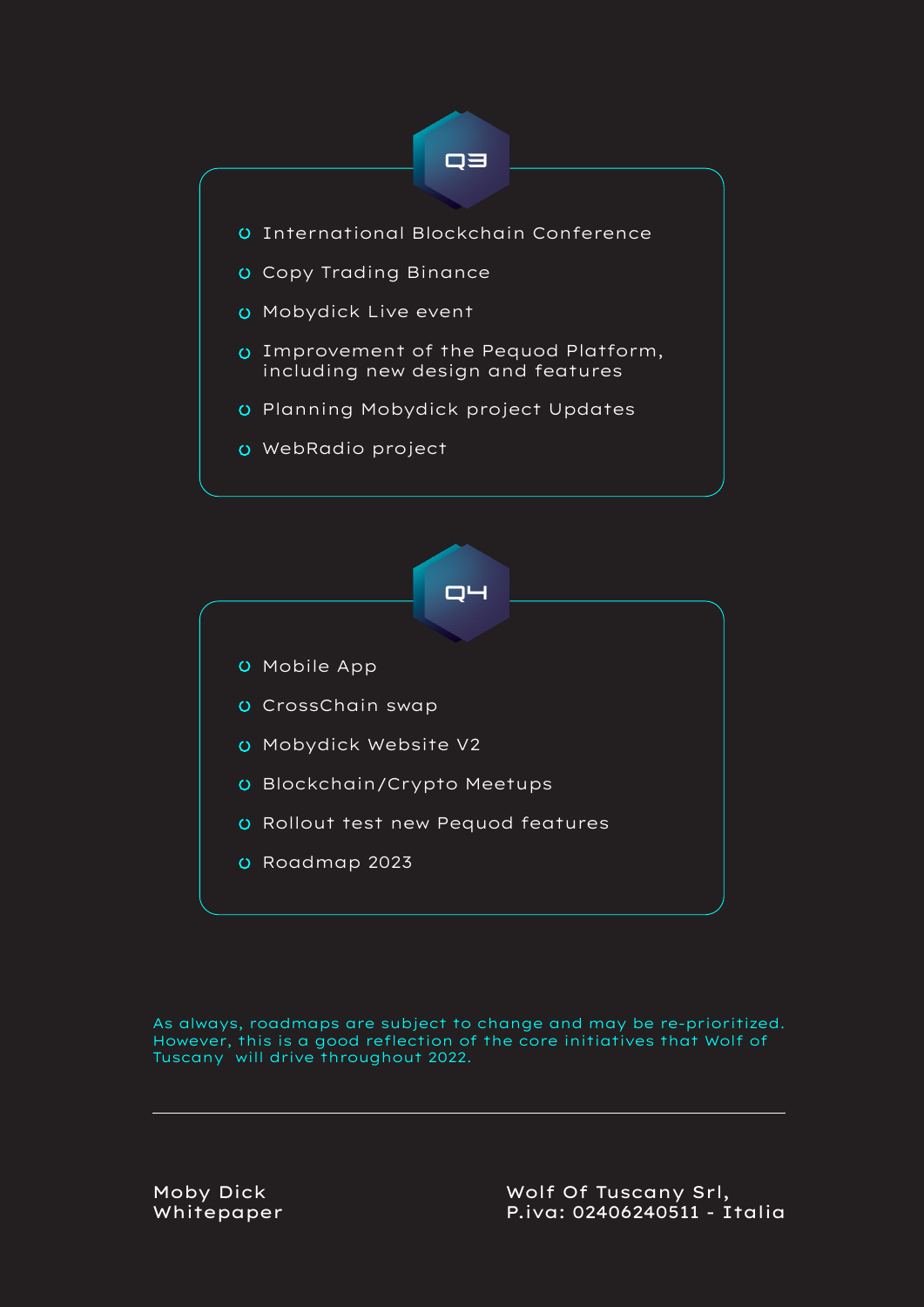

1)The Project described in this White Paper and the statements contained in there do not<br>constitute a commitment or a promise, of any nature, and the Moby Dick Team will in no case<br>be liable to anyone if it does not develo described here

2) The Moby Dick Project may and / or must be modified and / or even terminated, also as a<br>result of new disciplines and / or provisions which Wolf of Tuscany Srl and the Moby Dick Team<br>must and / or deem necessary or even

3) Moby Dick Token is based on the Binance Smart Chain, with respect to which Wolf of Tuscany<br>Srl has no rights or responsibilities in terms of development and operation. There is a risk<br>that the Moby Dick Tokens may be lo Tuscany Srl, including even a possible hacking.

4) Moby Dick Token is a utility token created exclusively to allow those who acquire it to access and use the Pequod - Moby Dick Platform and the services provided by the Moby Dick Project. Moby Dick Token is not intended to be used as an investment. Moby Dick token is not a financial instrument or product, as it does not confer any right to dividends, interest or insure or even only generates or intends to generate even a simple and mere expectation of economic and / or financial return. Moby Dick Token has no particular vield or value outside of<br>the Moby Dick Project. Likewise, the Moby Dick Tokens are not shares and do not give any right<br>to dividends, ownership or mana case with respect to the Moby Dick Project. Ultimately, Moby Dick Tokens must not be used and / or acquired for speculative or investment purposes and / or participation and / or control, in any form, in Wolf of Tuscany Srl and / or in any case with respect to the Moby Dick Project.

5) The Initial Exchange Offer (IEO) of Moby Dick Token and the subsequent listing on third-party platforms are not carried out for speculative purposes, but are necessary and preparatory for the only purpose of allowing users to acquire - in exchange for other tokens already owned - Moby Dick Token through which to access and use Pequod - Moby Dick<br>Platform and the services of the Moby Dick Project.<br>The listing of Moby Dick Token on third-party exchange platforms does not change the le

qualification of the token, which remains a simole means for accessing and using the Pequod - Moby Dick Platform and the services of the Moby Dick Project.

6) Wolf of Tuscany Srl and anyone of the Moby Dick Team is not (to date) a financial<br>intermediary, an exchange or a custodial wallet provider and is not required to obtain any<br>authorization or to comply with anti-money lau

Where Wolf of Tuscany Srl should in the future provide services related to the aforementioned activities, it will ensure adequate and appropriate authorizations and compliance. Wolf<br>of Tuscany Srl and anyone of the Moby Dick Team should not be considered a consultant,<br>especially in legal, tax or financial matters. does not provide any quarantee as to the accuracy and completeness of this information.<br>Wolf of Tuscany Srl strongly advises each purchaser to carry out a preliminary technical, legal,<br>fiscal and economic analysis relating

Therefore, anyone who intends to participate and participate in the ICO or even subsequently intends to acquire and acquire the Moby Dick Tokens on third-party exchanges represents and quarantees:

1. that he has preliminarily and carefully read, analyzed and understood this White Paper in all its parts and all the constraints, risks, costs and benefits associated with the acquisition of 10 one or more Moby Dick Token and that he accepts the entire content and to be legally bound by/to its

2. to be authorized and to have full powers and capacity to acquire Moby Dick Token under the laws applicable to him and that his acquisition of cryptographic tokens in that jurisdiction is not prohibited, limited or subject to additional conditions of any kind $\mathfrak{g}$ 

3. to know and accept the risk that Wolf of Tuscany Srl and / or the Moby Dick Team will not develop the Project and / or deliver the services covered by this White Paper<sub>N</sub>

4. to know and accept that neither Wolf of Tuscany Srl nor anyone of the Moby Dick Team<br>is and / or can be held responsible for any direct or indirect loss and / or damage deriving<br>directly and / or indirectly from any and

5. to have a significant and in-depth knowledge and experience of the cryptocurrency system,<br>the blockchain system and related services, as well as to have an exhaustive knowledge of the<br>risks associated with an Initial Ex and storage of tokens and / or cryptocurrencies

6. to know and accept that Wolf of Tuscany Srl and / or the Moby Dick Team is not or will be<br>responsible for any loss of the Moby Dick Token or for any situation that makes it impossible<br>to access / use the Moby Dick Token

7. to acquire Moby Dick Token exclusively because it wishes to have access to Pequod - Moby